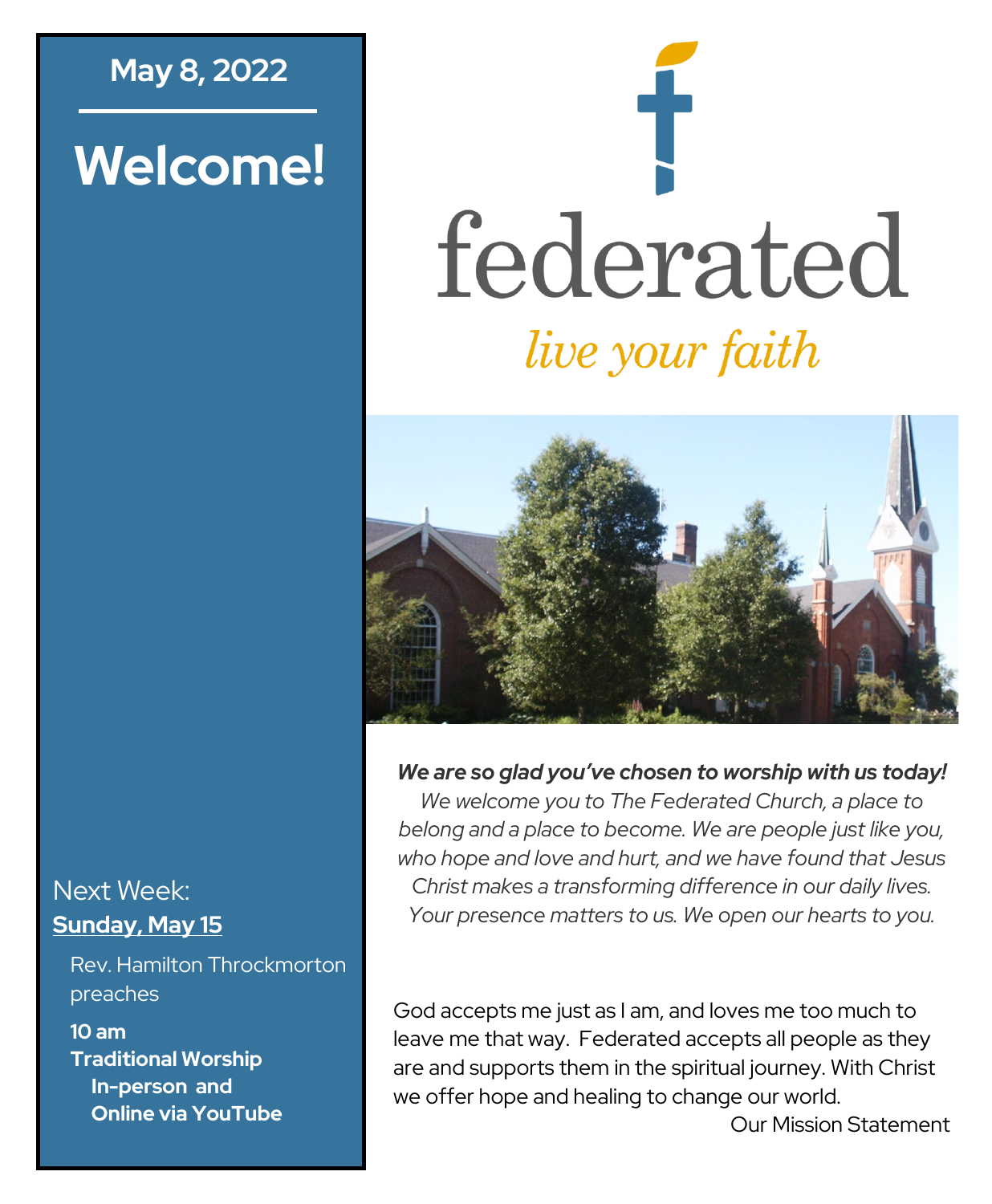# **WHAT'S HAPPENIN**

# **Primetime Federated Forum**

#### **Monday, May 9 in the Lounge 1:30PM gather; 2PM presentation**

#### Presenter: Karen Prasser - "Chagrin Arts"

Please join us for an afternoon of music, entertainment and fun with Karen Prasser. She has been Executive Director of Chagrin Arts since 2019. Her vision and leadership has allowed the organization to blossom. She is also a collaborative pianist at Kent State University's Hugh A. Glauser School of Music and the music director at Our Redeemer Lutheran Church in Solon.

# **CLC Event: Garden Gala**

#### **Saturday, June 11 \*\*RSVP by May 11\*\* Family Life Center**

#### **5PM VIP Reception; 6-10PM Gala**

Cost: \$125 VIP Tickets (\$1,000 Table for 8)

\$100 Regular Tickets (\$800 Table for 8)

Join the CLC for an evening filled with delicious food, drinks, fun and games, unique raffle baskets, and silent auction items. VIP reception includes hors d'oeuvres, entertainment and auction preview. Go to <givebutter.com/22GardenGala> to view the invitation, RSVP, and find out more information.

# **Fellowship Treats are Returning NEXT WEEK!**

We are so excited to be starting Fellowship Hour back up again. We will go back to our alphabet list as before. Members of the congregation take turns bringing in treats for fellowship time following the service on Sundays. Please bring ready-to-serve treats. Healthy choices especially welcome, but no nuts. Thanks for helping to make our fellowship time delicious and enjoyable!

**May 15 – last names beginning with A or B May 22 – last names beginning with C or D**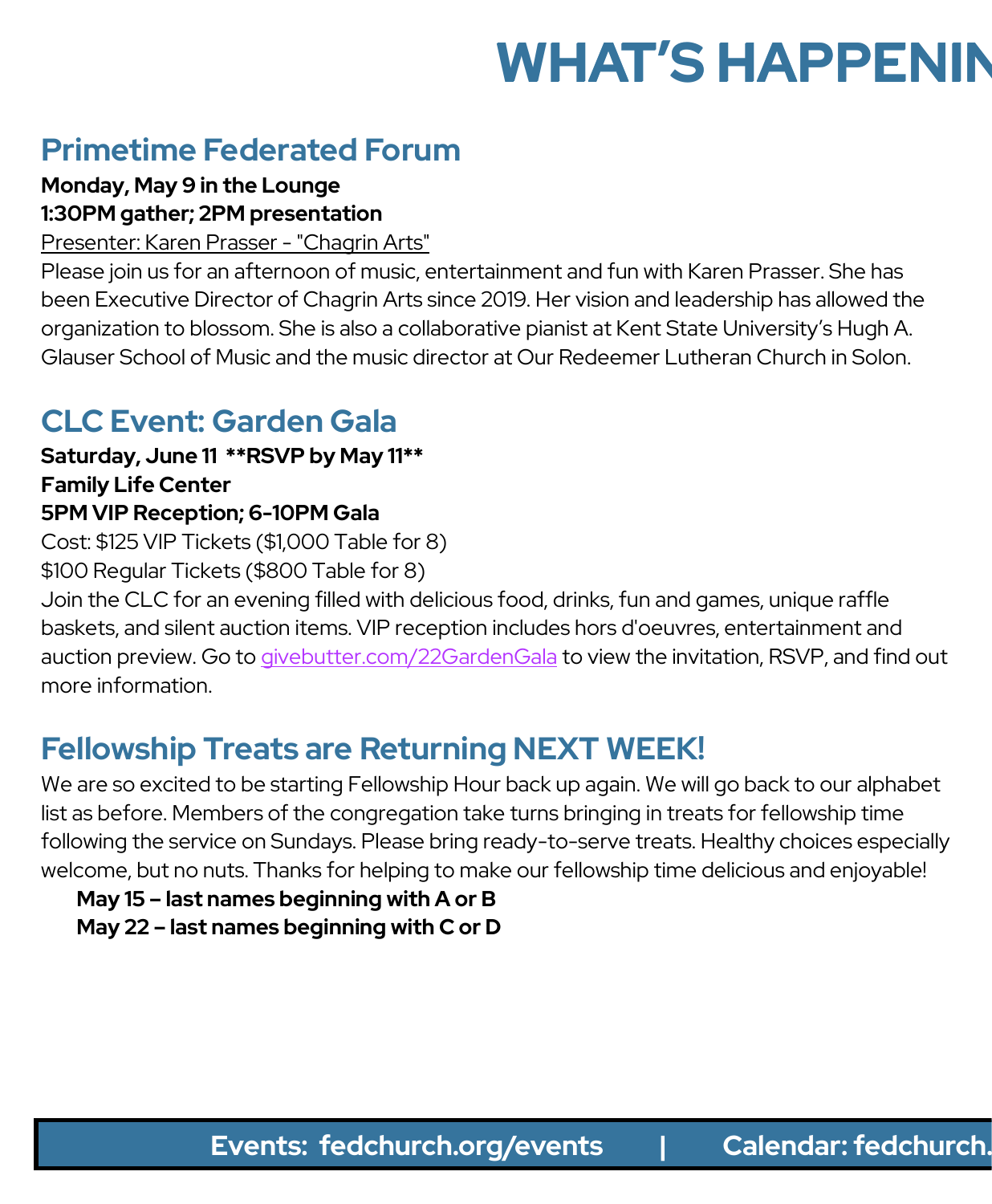# **IG AT FEDERATED?**

# **Communion to the Confined Training**

#### **Sunday, May 22 at 11:30 AM in the Lounge**

The Congregational Care Commission is sponsoring training to provide individuals who are confined. Persons who feel called to this ministry should register to attend this session led by Senior Pastor Rev. Hamilton Throckmorton on. If you have any questions, please contact Peggie Jo Shinagawa at 216.401.2287 or pishinagawa@windstream.net.

## **Our Local Earth—Building Community for Creation Care**

#### **An All-Church, Youth and Family Activity at the FLC (16349 Chillicothe Road) Sunday, May 15 after worship, 12:00 noon – 3:00 pm**

Join us for activities, hikes, stories, and fun for the kids of all ages and the whole family. And, for the adults, it's a day to come together as a community to care for our memorial garden at the Family Life Center. *Come at 12:00 noon and bring a packed lunch to enjoy in fellowship with each other.* **The Challenge:** Can you pack a lunch that is either *zero plastic* or *zero waste*? Register by contacting Kristin LeFeber: 440.247.6490 x131 or [klefeber@fedchurch.org.](mailto:klefeber@fedchurch.org)

## **Cleveland Pride Parade**

#### **Saturday, June 4, 12 PM North Cleveland—Mall B**

As an open and affirming congregation, let us gather together as one to "Live Our Faith." During this time of intolerance and hatred for our friends, it is imperative that we show our support. If you have any questions, or if you plan on attending, please contact Tricia Baumgartner [tricia.a.baumgartner@gmail.com](mailto:tricia.a.baumgartner@gmail.com) or 440.708.6231 so that we can plan T-shirts and carpooling.